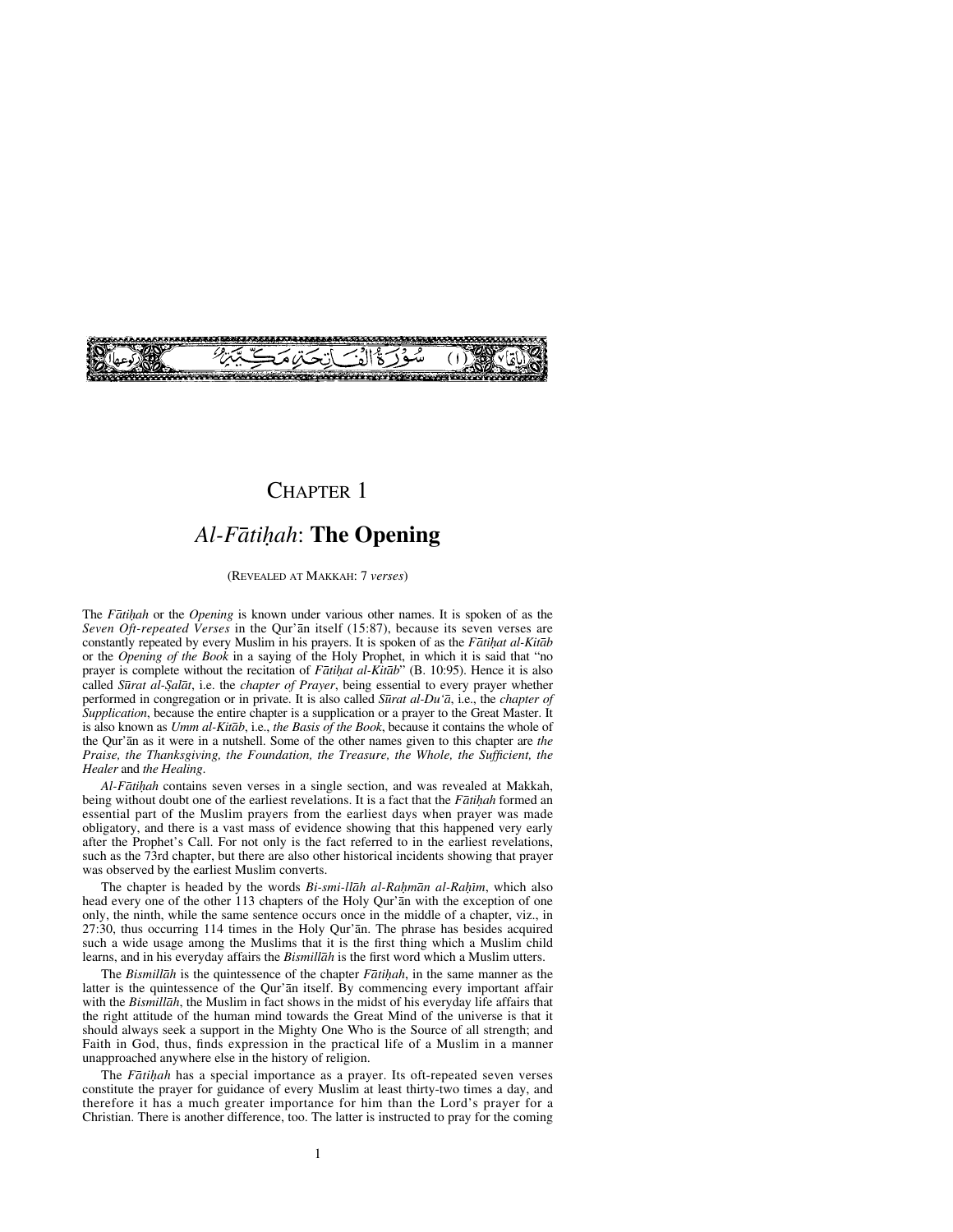of the kingdom of God, whereas the Muslim is instructed to seek for his right place in that kingdom, which had already come, the hint no doubt being that the coming of the Prophet was really the advent of the kingdom of God about whose approach Jesus preached to his followers (Mark 1:15). The prayer contained in this chapter is the sublimest of all the prayers that exist in any religion, and occupies the first place among all the prayers contained in the Qur'ån itself. A chorus of praise has gone forth for it from the greatest detractors of the Holy Qur'ån. The entire chapter is composed of seven verses, the first three of which speak of the four chief Divine attributes, viz., providence, beneficence, mercy and requital, thus giving expression to the grandeur and praise of the Divine Being, and the last three lay open before the Great Maker the earnest desire of man's soul to walk in righteousness without stumbling on either side, while the middle one is expressive of man's entire dependence on Allåh. The attributes referred to are those which disclose Allåh's all-encompassing beneficence and care, and His unbounded love for all of His creatures, and the ideal to which the soul is made to aspire is the highest to which man can rise, the path of righteousness, the path of grace, and the path in which there is no stumbling. Thus, on the one hand, the narrow views that the Divine Being was the Lord of a particular nation are swept off before the mention of His equal providence and equal love for all mankind, nay for all the creatures that exist in all the worlds, and, on the other, the soul is made to aspire to the great spiritual eminence to which arose those to whom Allåh was gracious, the prophets, the truthful, the faithful and the righteous (4:69). One would in vain turn over the pages of sacred books to find anything approaching the grand and sublime ideas contained in this chapter of the Holy Qur'ån.

As I have said, the *Fåti√ah* is the quintessence of the whole of the Qur'ån. For the Qur'ån is a book which declares the glory of Allåh and teaches the right way to man, and both these themes find full expression in the *Fātihah* The fundamental principles of faith, the prime attributes of the Divine Being, which are the basis of all other attributes, the relation which ought to hold between man and his Creator, are all contained in their essence in the seven short sentences of which this wonderful chapter is made up. And to crown all, this chapter opens with the broadest possible conception of the Lordship of the Divine Being and the brotherhood of man, nay of the oneness of all creation, for the unity of the creation necessarily follows the unity of the Creator.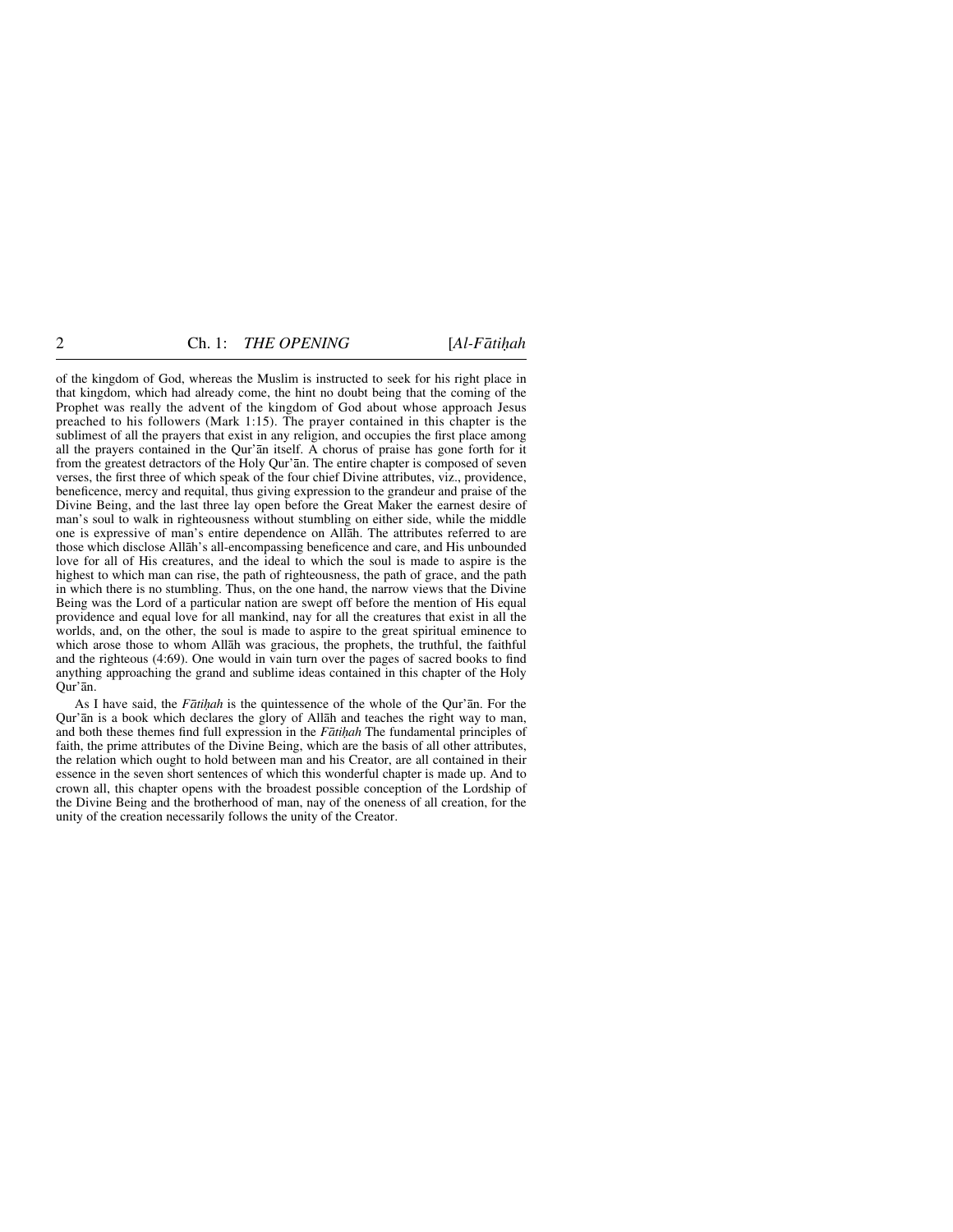|    | In <sup>a</sup> the name of Allah, <sup>b</sup> the<br>Beneficent, the Merciful. $c$ | بِسْسِمِ اللَّهِ الرَّحْسِينِ الرَّحِسِيْمِينِ  |
|----|--------------------------------------------------------------------------------------|-------------------------------------------------|
|    | Praise be to Allah, the Lord <sup>a</sup> of<br>the worlds, $b$                      | الْحَمْلُ لِلَّهِ مَرِبِّ الْعُلَمِيِّنَ حُ     |
| 2  | The Beneficent, the Merciful,                                                        | الزَّخْسٰ الزَّحِيْمِ ۞                         |
|    | 3 Master <sup><i>a</i></sup> of the day of Requital. <sup>b</sup>                    | مْلِكِ يَوْمِ الدِّيْنِ حُ                      |
|    | Thee do we serve and Thee do<br>we be seech for help. <sup><math>a</math></sup>      | إِيَّاكَ نَعْبُكُ دَإِبَّاكَ نَسْتَعِبْنُ حَ    |
| 5. | Guide us on $^a$ the right path,                                                     | إهْدِنَا الصِّرَاطَ الْمُسْتَقِيْمَ نَّ         |
| 6  | The path of those upon whom<br>Thou hast bestowed favours, $^a$                      | صِرَاطَ الَّذِينَ الْعُمْتَ عَبَدَهِمْهُ غَيْرِ |
| 7  | Not those upon whom wrath is<br>brought down, nor those who go<br>astray. $^a$       | نْمَغْضُوْبِ عَلَيْهِمْ وَلَا الصَّالِّيْنَ حَ  |

*a*. I retain the ordinary translation of the particle *bå*, but I must warn the reader that the sense of this particle is not the same in Arabic as the sense of the word *in* in the equivalent phrase *in the name of God*. *In*, in the latter case, signifies *on account of*, whereas the *bå* in Arabic signifies *by*, or *through*, or, to be more exact, *with the assistance of*. The phrase is in fact equivalent to: *I seek the assistance of Allåh, the Beneficent, the Merciful* (AH). Hence it is that a Muslim is required to begin every important affair with *Bismillåh*.

*b*. *Allåh*, according to the most correct of the opinions respecting it, is a proper name applied to *the Being Who exists necessarily by Himself, comprising all the attributes of perfection* (T-LL), the *al being inseparable from it, not derived* (Msb-LL). *Al-ilåh* is a different word, and *Allåh* is not a contraction of *al-ilåh*. The word *Allåh* is not applied to any being except the only true God, and comprises all the excellent names, and the Arabs never gave the name *Allåh* to any of their numerous idols. Hence, as being the proper name of the Divine Being and not having any equivalent in any other language, I have adopted the original word in this translation.

*c*. *Ra√mån* and *Raçm* are both derived from *ra√mat*, signifying *tenderness requiring the exercise of beneficence* (R), and thus comprising the ideas of *love* and *mercy*. *Al-Rahmān* and *al-Rahīm* are both active participle nouns of different measures denoting intensiveness of significance, the former being of the measure of *fa'lån* and indicating the greatest preponderance of the quality of mercy, and the latter being of the measure of *fa'ßl* and being expressive of a constant repetition and manifestation of the attribute (AH). The Prophet is reported to have said: "*Al-Raḥmān* is the Beneficent God Whose love and mercy are manifested in the creation of this world, and *al-Raçm* is the Merciful God Whose love and mercy are manifested in the state that comes after" (AH), i.e. in the consequences of the deeds of men. Thus the former is expressive of the utmost degree of love and generosity, the latter of unbounded and constant favour and mercy. Lexicologists agree in holding that the former includes both the believer and the unbeliever for its objects, while the latter relates specially to the believer (LL). Hence I render *al-Ra√mån* as meaning the *Beneficent*, because the idea of doing good is predominant in it, though I must admit that the English language lacks an equivalent of *al-Rahmān*.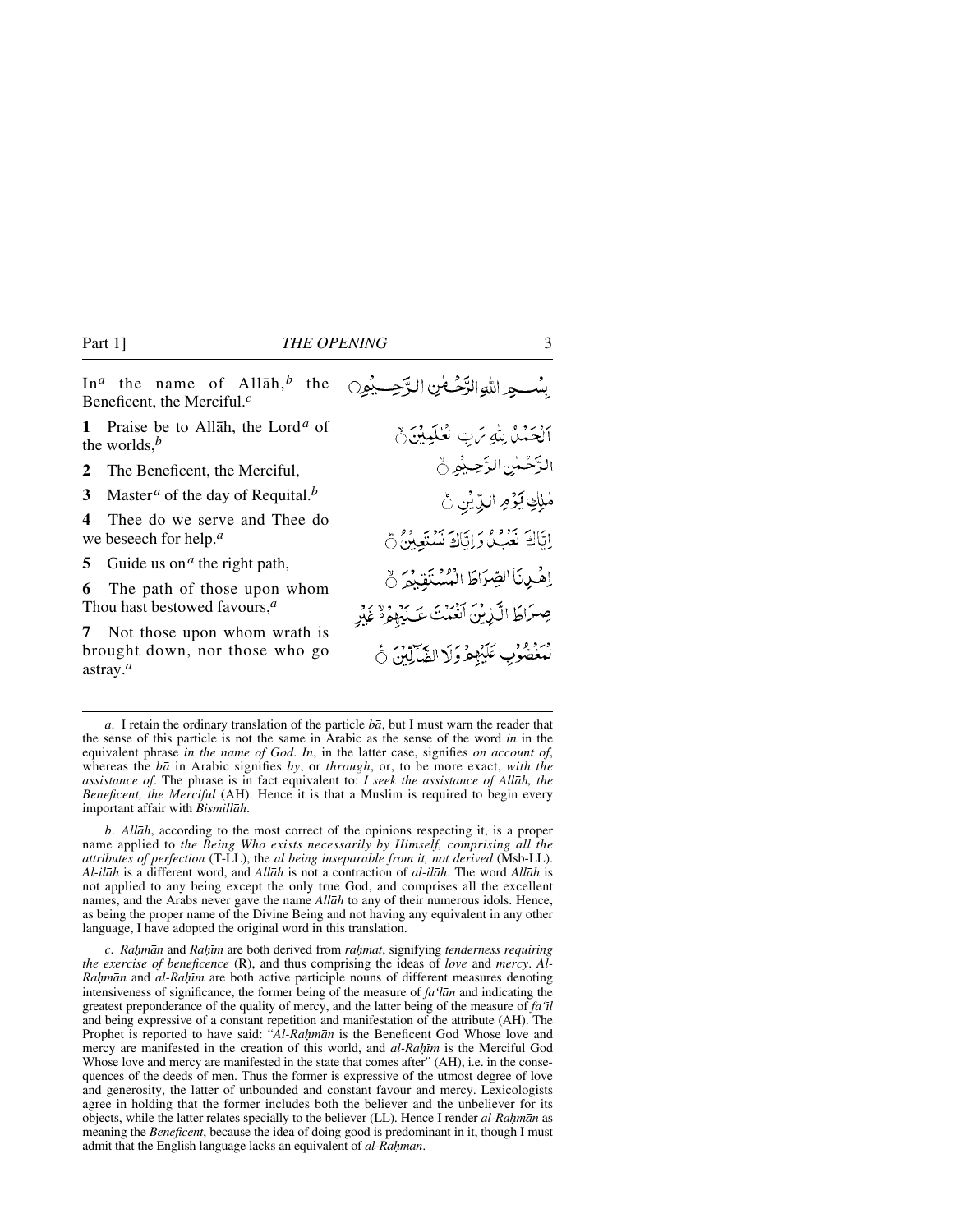1*a.* The Arabic word *Rabb* conveys not only the idea of *fostering, bringing-up,* or *nourishing* but also that of *regulating, completing* and *accomplishing* (T-LL), i.e., of the evolution of things from the crudest state to that of the highest perfection. According to R, *Rabb* signifies *the fostering of a thing in such a manner as to make it attain one condition after another until it reaches its goal of completion*. Hence *Rabb* is the Author of all existence, Who has not only given to the whole creation its means of nourishment but has also beforehand ordained for each a sphere of capacity and within that sphere provided the means by which it continues to attain gradually to its goal of perfection. By the use of the word *Rabb* the Holy Qur'ån thus hints at the law of evolution which is working in the universe. There is no single word in English carrying the significance of the word *Rabb* — *Nourisher unto perfection* would be nearest; but the word *Lord* has generally been adopted for the sake of brevity. *Rabb* or *Nourisher to perfection*, however, includes both the physical and spiritual sides so far as man is concerned, His Word being the spiritual nourishment through which man is brought to perfection.

1*b.* The word translated as *worlds* is *'ålamßn*, which is plural of *'ålam* (from the root *'ilm, to know*), indicating literally *that by means of which one knows a thing*, and hence it signifies *world* or *creation*, because by it the Creator is known. In a restricted sense it is applied to *any class* or *division of created beings* or *of mankind* (LL). Hence '*ālamīn* has been translated as "nations" in 2:47 and elsewhere. The all-comprehensiveness of the Lordship of Allåh in the very first words of the Qur'ån is quite in consonance with the cosmopolitan nature of the religion of Islåm, which requires an admission of the truth of the prophets of all nations.

3*a.* English translations have usually adopted *King* as the translation of the word *Målik*, which is not correct. *Målik* and *malik* are two different words from the same root, the former signifying *master* and the latter *king*. According to the rule of forming derivations in Arabic, an additional letter (as the *alif* in *Målik*) gives the meaning a greater intensity (AH), and hence a master is more than a king. The adoption of the word *målik* or *master* is to show that Allåh is not guilty of injustice if He forgives His servants, because He is not a mere king or a mere judge, but more properly a Master.

3*b.* The word *yaum* is applied in the Holy Qur'ån to any period of time, from a moment (55:29) to fifty thousand years (70:4), and may therefore indicate an indefinitely small or indefinitely large space of time. According to LL, *yaum is a time*, whether *day* or *night, time absolutely*, whether *night* or *not, little* or *not*; also *a day*, meaning the period from the rising of the sun to its setting. According to R, the word *yaum* indicates a *period of time, whatever period it may be*, and this is the proper signification. As there are ample indications in the Qur'ån that the Divine law of requital is working every moment, and there is nothing to support the idea that it will not come into force before a particular day, the law of requital referred to in this verse is therefore a law which is constantly at work, the day of Judgment being the day of complete manifestation of it. *Master of the day of Requital* in fact stands for *Master of the law of Requital*, as that law is working every moment.

The word *din* means both *requital* and *religion*, being derived from *dana*, he recom*pensed, judged, obeyed* (LL). In describing God as Master of the day of Requital, the Holy Qur'ån lays stress, on the one hand, on the fact that the Divine law of requital of deeds is working every moment, and thus makes man feel the responsibility of what he does, and gives prominence, on the other, to the quality of forgiveness in Divine nature so that the law of requital is not like a rigid law of nature but like the dealing of a Master Who is essentially merciful, as already described. In speaking of the law of *requital* after the two great attributes of *beneficence* and *mercy*, the aim is to show that requital is as essential a Divine attribute to bring humanity to perfection as the attributes of beneficence and mercy. Beneficence is exercised towards the whole of humanity, mercy towards those who accept the Truth, and through requital are brought to perfection those who do not accept the Truth. Their punishment sometimes takes the form of distress and affliction in this life but it will receive a final shape on the day of Judgment. Both the afflictions of this life and the hell of the Hereafter are really remedial measures to exter